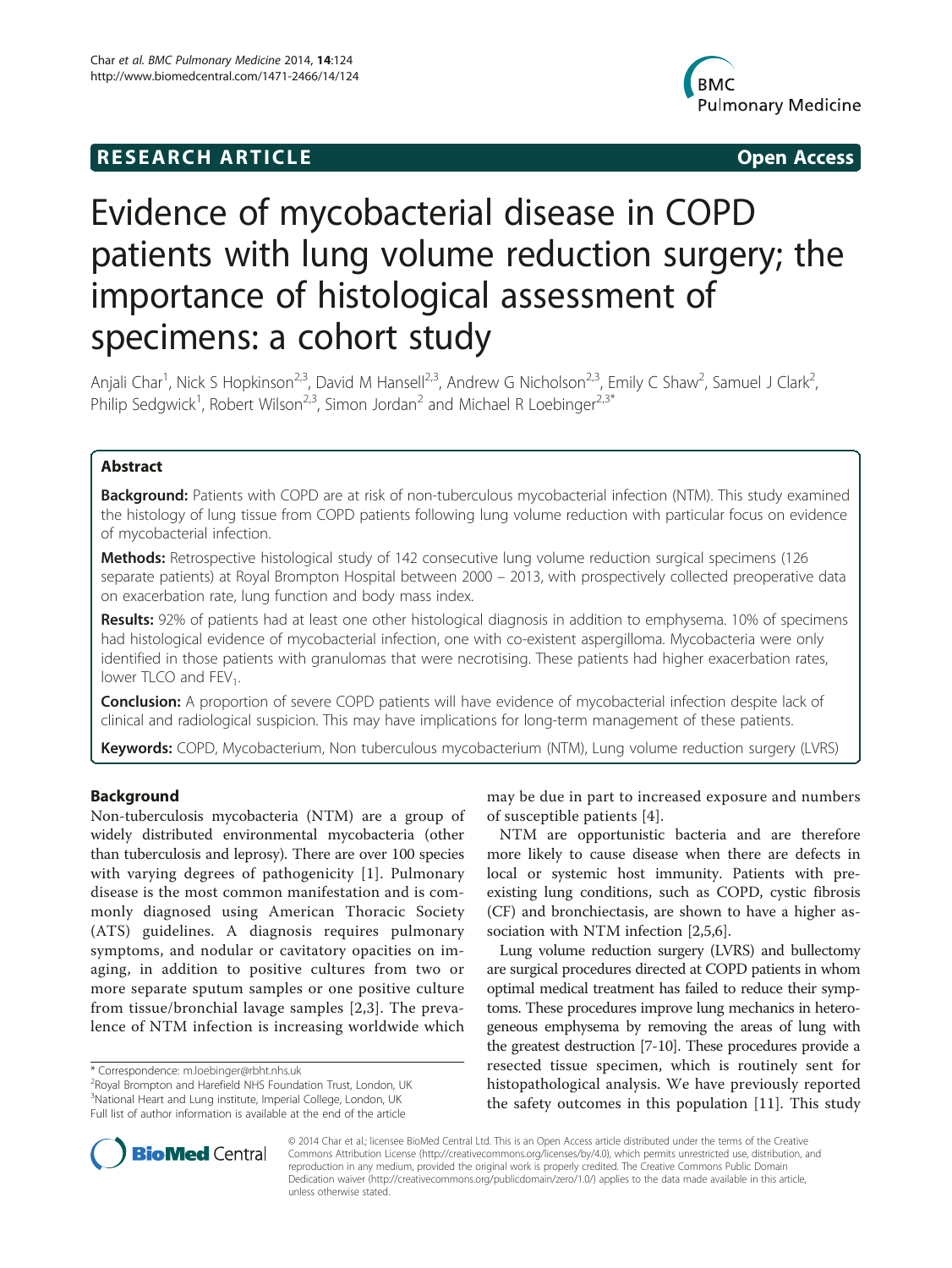assessed the histology reports of patients undergoing LVRS and bullectomy for histological diagnoses in addition to emphysema, with a particular reference to evidence of mycobacterial infection.

# Methods

The clinical records of 126 consecutive patients who underwent LVRS or bullectomy at the Royal Brompton Hospital from 2000–2013, were retrospectively reviewed for demographic, clinical, lung function, surgical, radiological, microbiological and histological data. All patients underwent pulmonary rehabilitation prior to surgery and had a thorough pre-operative work up, including chest radiographs (CXR) and/or CT scans and lung function tests. Indications for LVRS/bullectomy: emphysema with destruction and marked hyperinflation; substantial bulla identified on CXR; a marked functional impairment; a marked reduction in activities of daily living; a failure of maximum medical treatment to reduce symptoms; heterogeneous disease with obvious apical target areas [[7\]](#page-5-0).

The LVRS or bullectomy was performed unilaterally using lateral thoracotomy or bilaterally via median sternotomy. Video assisted thoroscopic surgery (VATS) procedure was used for either bilateral or unilateral procedures.

Pathological diagnoses in addition to emphysema mentioned in histology reports were noted, with special focus on evidence of mycobacterial infection (necrotising granulomas with or without positive Ziehl-Neilson (ZN) staining for acid-fast bacilli (AFB)). All lung nodules identified pre-operatively by imaging or identified in resected specimens were recorded. Exacerbation rates were defined as the number of COPD exacerbations for the year prior to surgery as recorded in the clinical records.

Statistics are reported as mean ± standard deviation (SD). The groups (evidence of mycobacterium or not) were compared in the following variables: sex, age, BMI, exacerbation rate, lung function pre-operation (% predicted), pre-operation FVC (% predicted), pre-operation TICO (% predicted), pre-operation TLC (% predicted) and preoperation RV (% predicted). Groups were compared in the distribution of sex using Fisher's Exact test since the Chi-Squared test was invalid. If the distributional assumption of normality could be made, groups were compared using the independent samples t-test (test statistic denoted by t). If equal variances could not be assumed between groups, Satterthwaite's approximation to the degrees of freedom was made. The Mann–Whitney test was used to compare the mycobacterium groups in exacerbation rate since the assumption of normality could not be made. A multivariate analysis was performed using binary logistic regression, with mycobacterium status (present versus absent) as the outcome variable. All explanatory variables described above were entered into the model. The explanatory variables were categorised as follows: sex (male, female), age

(<60, ≥60 years), BMI (<18.5 kgm−<sup>2</sup> , ≥18.5 kgm−<sup>2</sup> ), exacerbation rate (<2 per year,  $\geq$ 2 per year), FEV1 (% predicted) (<40%, ≥40%), FVC (% predicted) (<80%, ≥80%), TICO (% predicted) (<40%, ≥40%), TLC (% predicted) (<125%,  $\geq$ 125%) and RV (% predicted) (<200%,  $\geq$ 200%). The odds ratios were adjusted for all other explanatory variables in the model. The critical level of significance was set at 0.05 (i.e. 5%). 95% Confidence Intervals are denoted by 95% CI. The Research Office of the Royal Brompton has ruled that this is a service evaluation and that formal ethical approval was not required.

# Results

The demographic and surgical data of the 126 patients are shown in Table 1. In total, 142 specimens were obtained from 142 procedures, including 16 patients who had two operations on separate occasions. The mean age was 57 years and 75% of the patients were male. The majority (95%) were Caucasian, with 5 Asian and 1 African patient. Pulmonary function tests showed a severe obstructive lung disease with a mean  $FEV<sub>1</sub>$  of 36.3% of normal, and severe air trapping with a residual volume of >200% of normal. There was an average of 2.59 exacerbations per year. Early mortality ( $\leq$ 30 postoperative days) was 1 of 126 patients. In view of the severity of the emphysema over 96% patients were on inhaled steroids. There was some

### Table 1 Demographic and surgical data

| Demographic and surgical data                  |                    |
|------------------------------------------------|--------------------|
| No. of patients                                | 126                |
| Total no. of operations                        | 142                |
| Age, yr (mean $\pm$ SD) (Range: 29 – 81 yr)    | $57.3 \pm 9.74$    |
| Gender M                                       | 107 (75%)          |
| F                                              | 35 (25%)           |
| BMI (mean $\pm$ SD)                            | $23.52 + 4.16$     |
| Exacerbations/year (mean $\pm$ SD)             | $2.59 \pm 2.61$    |
| FEV <sub>1</sub> , % predicted (mean $\pm$ SD) | $36.30 \pm 16.83$  |
| FVC, % predicted (mean $\pm$ SD)               | $81.27 \pm 20.52$  |
| TLCO, % predicted (mean $\pm$ SD)              | $40.47 \pm 16.99$  |
| RV, % predicted (mean $\pm$ SD)                | $216.48 \pm 59.29$ |
| TLC, % predicted (mean $\pm$ SD)               | $128.61 \pm 20.43$ |
| <b>LVRS Operations</b>                         | 112 (79%)          |
| Bilateral                                      | 27 (24%)           |
| Unilateral*                                    | 85 (76%)           |
| Right                                          | 52 (61%)           |
| l eft                                          | 33 (39%)           |
| Bullectomy^                                    | 30 (21%)           |

\*15 patients had both R and L LVRS done on separate dates.

^1 patient had both R and L bullectomy on separate dates.

BMI: body mass index;  $FEV_1$ : forced expiratory volume in 1 s; LVRS: lung volume reduction surgery. Data shown as mean ± Standard Deviation (SD).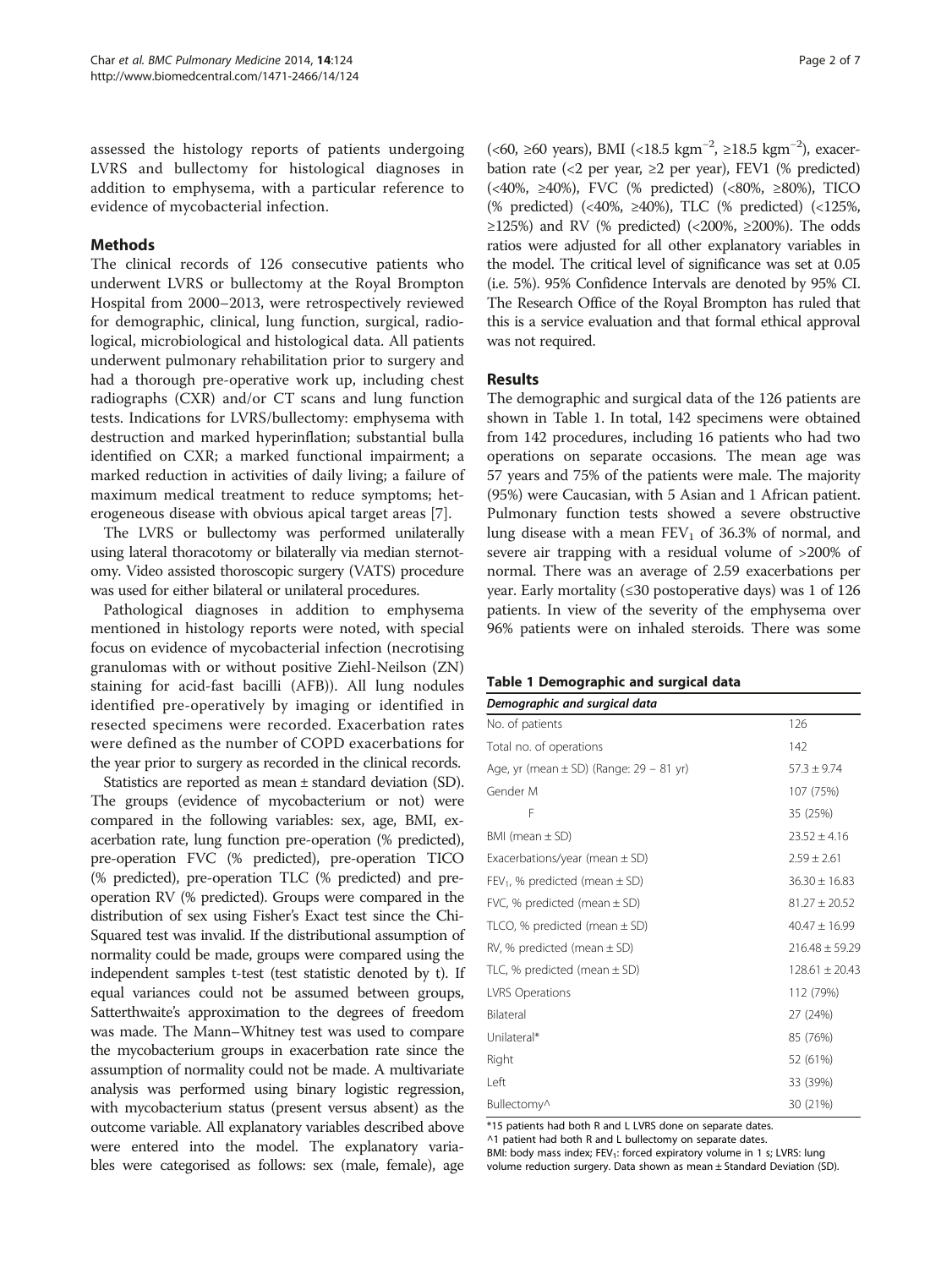

missing data: 12 patients had no exacerbation rate recorded in clinical notes; 3 patients had no pre-operative FEV<sub>1</sub> and FVC recorded; 5 patients had no pre-operative TLCO; 6 patients had no pre-operative TLC and 7 patients had no pre-operative RV recorded.

Fourteen histological reports had evidence of mycobacterial infection, with one or more necrotising granulomas, and 8 of which showed acid-fast bacilli on Ziehl-Nielsen staining. As there was no clinical suspicion of mycobacterial infection at the time of the operation, a minority (4/14 samples) were sent for mycobacterial tissue culture; and 2 specimens subsequently grew Mycobacterium xenopi. Although there were no other tissue cultures, a further 8 patients had sputum samples cultured for mycobacteria with 1 of these samples culturing mycobacterium kansasii (Figure 1). In one case in which AFBs were present, an aspergilloma was also noted. Fungal stains on the remaining cases were negative. HRCT scans (median time from operation date 28 days (1–47)) were reviewed retrospectively in the patients with histopathological evidence of necrotising granulomas (13/14 scans available) to specifically look for nodules and CT features compatible with mycobacterial disease. Twelve out of these 13 scans had evidence of small nodules (3-15 mm) (Figure 2). Even with the knowledge of



Figure 2 Chest CT scan showing emphysema and nodule (arrow).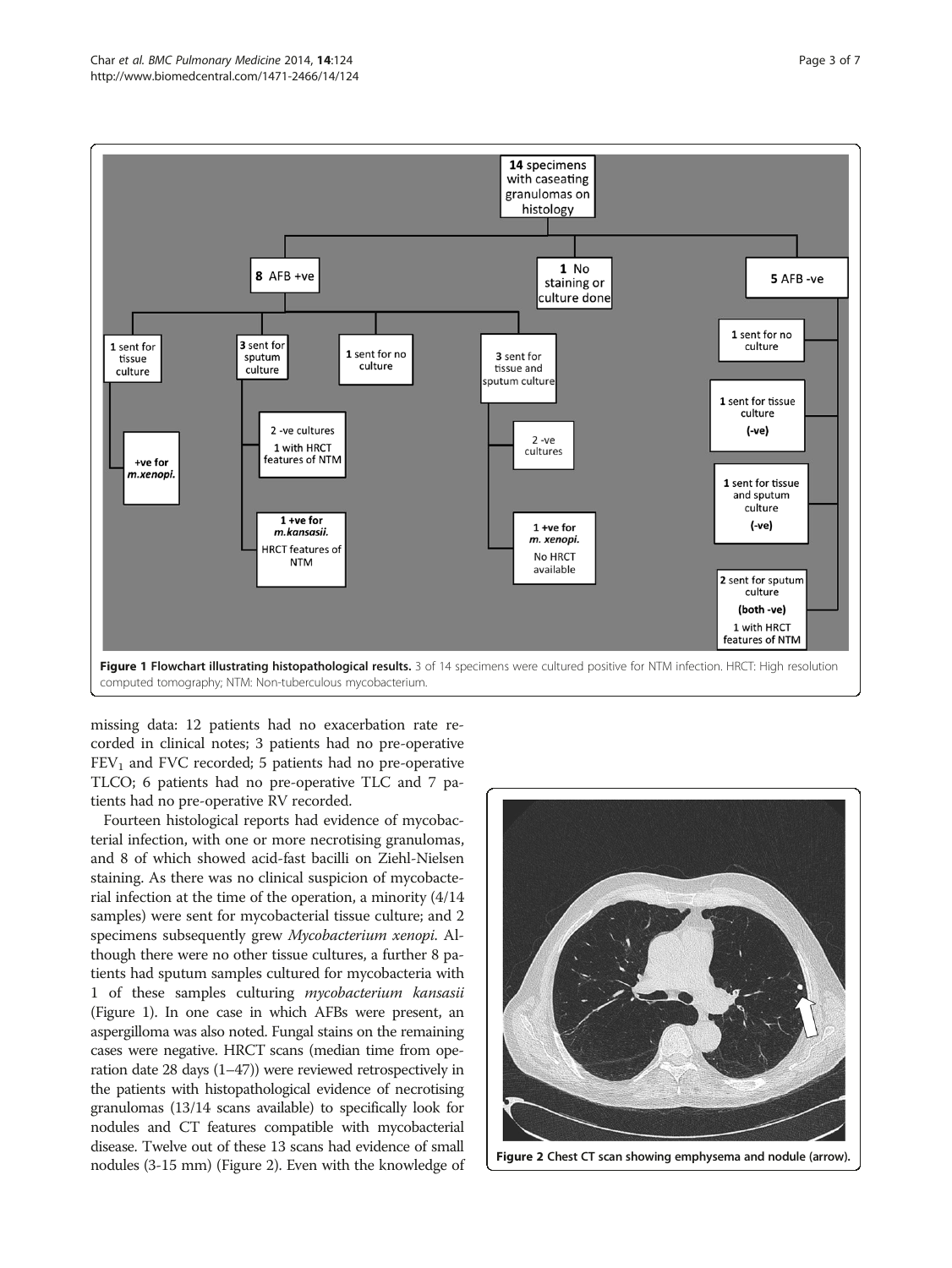Table 2 Histological findings other than Emphysema (% of 142 operations, most specimens had more than one)

| Histological findings other than Emphysema (% of 142 operations) |               |
|------------------------------------------------------------------|---------------|
| Chronic inflammation                                             | 54 (38%)      |
| Pleural/Interstitial fibrosis                                    | 49 (36%)      |
| Respiratory/Chronic bronchiolitis                                | 28 (20%)      |
| Organising pneumonia                                             | 22 (16%)      |
| Reactive mesothelial hyperplasia                                 | 17 (12%)      |
| Non- necrotising granuloma                                       | 16 (11%)      |
| Nectrotising granuloma                                           | 14 (10%)      |
| Hyperplastic type II pneumocytes                                 | 7(6%)         |
| Aspergillus infection                                            | 5(4%)         |
| Malignancies:                                                    | 3(2%)         |
| Sarcomatoid carcinoma (not seen on CT)                           |               |
| Adenocarcinoma, mod. Differentiated (both seen on CT)            | $\mathcal{P}$ |
| Tumourlet                                                        | 1 (0.8%)      |
| Focal neuroendocrine hyperplasia                                 | 1 (0.8%)      |

the histological findings, only three scans had features that were suggestive of a radiological diagnosis of nontuberculous mycobacterial infection.

In addition to evidence of mycobacterial infection, additional histological diagnoses were made in a number of

cases as shown in Table 2. There were a further 15 patients with evidence of non-necrotising granulomas. No organisms were seen in the five cases where Ziehl-Nielsen and Grocott staining was undertaken on the granulomatous areas.

A comparison of variables (listed in methods) was made between specimens with evidence of mycobacterial infection (14 of 142) and specimens without (128 of 142). This comparison is shown in Table 3. Patients with histological evidence of mycobacterium infection had a significantly lower pre-operative  $FEV_1$  (p < 0.001; 95% CI: -17.55 to −7.84) and a significantly higher number of exacerbations/year  $(p < 0.001)$  compared to patients without evidence of mycobacterium infection. In addition, patients with histological evidence of mycobacterium infection had a significantly lower TLCO ( $p < 0.001$ ; CI:  $-18.05$  to  $-5.85$ ). The independent effect of the variables upon mycobacterium (absent or present) was further investigated using binary logistic regression. Exacerbation rate remained as independently associated with the presence of mycobacterial disease with this model (Table [4](#page-4-0)).

## **Discussion**

This is the first study, to our knowledge, using resected lung specimens from LVRS/bullectomy procedures to estimate the prevalence of concurrent clinically unexpected

Table 3 Comparison of selected variables between patients with and without evidence of mycobacterium infection Age, BMI, Exacerbations/Year and Pre-Operative Lung Function of patients without mycobacterium evidence compared to those with

| mycobacterium evidence (Mean $\pm$ SD) |                   |                   |                                          |  |
|----------------------------------------|-------------------|-------------------|------------------------------------------|--|
|                                        | No Mycobacterium  | Mycobacterium     | P value 95% CI                           |  |
| No. of patients                        | 112               | 14                |                                          |  |
| Male: Female ratio                     | 89:23             | 9:5               | 0.303                                    |  |
| Age, years                             | $57.5 \pm 10.39$  | $63.0 \pm 6.02$   | 0.054                                    |  |
|                                        |                   |                   | $(95\%$ CI: $-0.096-11.15)$              |  |
| <b>BMI</b>                             | $23.9 \pm 4.04$   | $22.1 \pm 4.36$   | 0.110                                    |  |
|                                        |                   |                   | $(95\%$ CI: $-4.15-0.42)$                |  |
| <b>Exacerbations/Year</b>              | $2.2 \pm 2.40$    | $5.3 \pm 2.69$    | < 0.001                                  |  |
|                                        |                   |                   | (Mann-Whitney Test, 95% CI not possible) |  |
| $FEV1$ , % predicted                   | $37.7 \pm 17.17$  | $25.0 \pm 6.58$   | < 0.001                                  |  |
|                                        |                   |                   | (95% CI: -17.55 -7.84)                   |  |
| FVC, % predicted                       | $81.7 \pm 21.44$  | $74.1 \pm 15.00$  | 0.207                                    |  |
|                                        |                   |                   | (95% CI: -19.23-4.20)                    |  |
| TLCO, % predicted                      | $42.6 \pm 17.88$  | $30.7 \pm 9.11$   | < 0.001                                  |  |
|                                        |                   |                   | $(95\%$ CI: $-18.05 - 5.85)$             |  |
| RV, % predicted                        | $218.1 \pm 59.20$ | $215.6 \pm 63.17$ | 0.881                                    |  |
|                                        |                   |                   | $(95\%$ CI: $-36.11 - 31.02)$            |  |
| TLC, % predicted                       | $127.8 \pm 21.49$ | $130.0 \pm 23.10$ | 0.722                                    |  |
|                                        |                   |                   | (95% CI: -9.99- 14.39)                   |  |

Data shown as mean ± SD. FEV<sub>1</sub>: Forced expiratory volume in 1 sec; FVC: Forced vital capacity; TLCO: Transfer factor of the lung for carbon monoxide; RV: Residual volume; TLC: Total lung capacity. These variables are all shown as percentage predicted.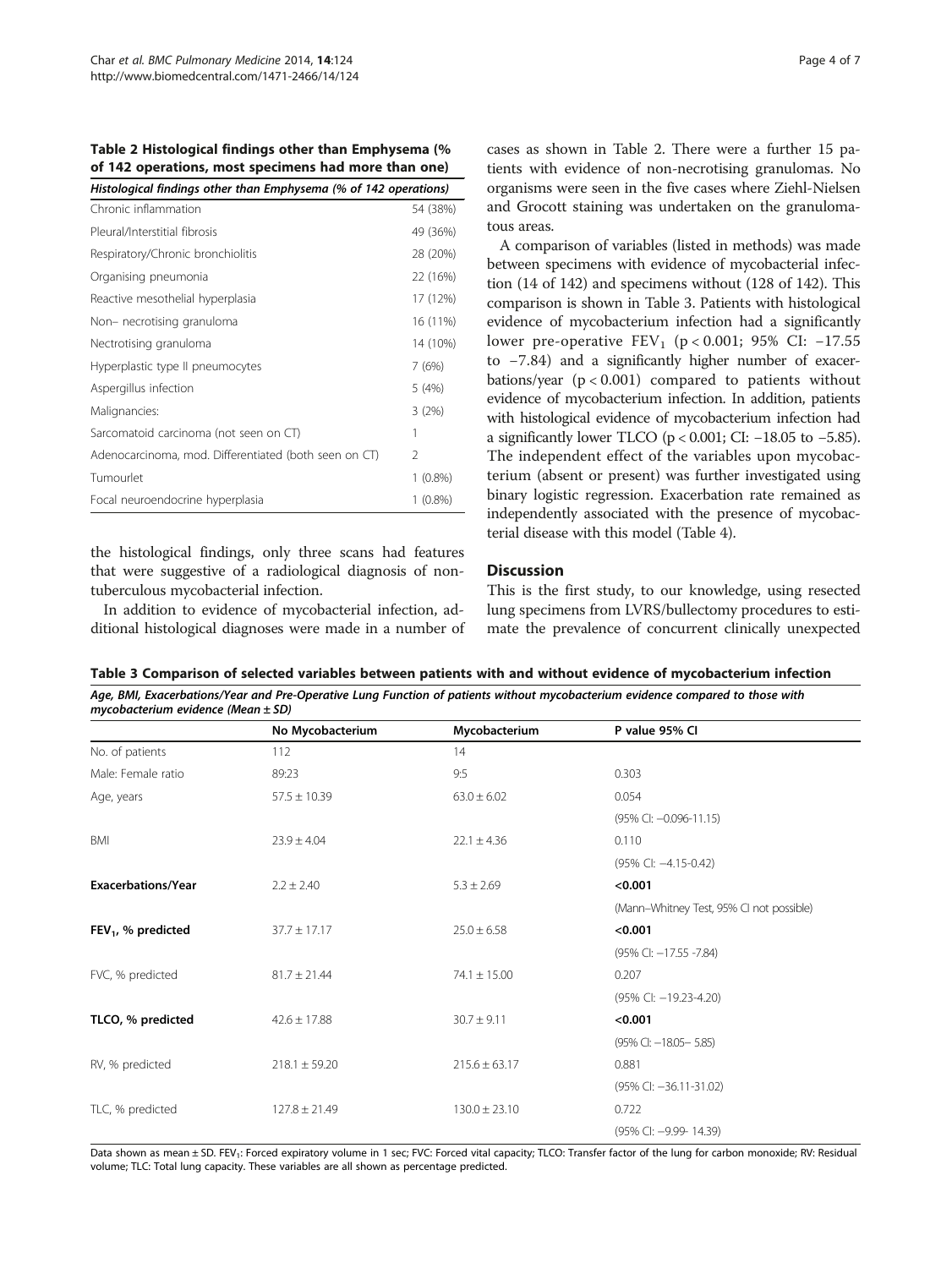<span id="page-4-0"></span>Table 4 Multivariate comparison of selected variables between patients with and without evidence of mycobacterium infection

|                                  | Odds ratio (95%<br>confidence interval) | P-Value |
|----------------------------------|-----------------------------------------|---------|
| Sex                              |                                         |         |
| Male                             | 0.79(0.12, 4.98)                        | 0.798   |
| Female                           |                                         |         |
| Age                              |                                         |         |
| <60                              | $0.76$ $(0.15, 3.78)$                   | 0.740   |
| $\geq$ 60 years                  |                                         |         |
| <b>BMI</b>                       |                                         |         |
| $<$ 18.5 kgm <sup>-2</sup>       | $0.13$ $(0.01, 1.50)$                   | 0.102   |
| ≥18.5 kgm <sup>-2</sup>          |                                         |         |
| <b>Exacerbation rate</b>         |                                         |         |
| <2 per year                      | 50.24 (4.19, 602.01)                    | 0.002   |
| $\geq$ 2 per year                |                                         |         |
| Pre-operation FEV1 (% predicted) |                                         |         |
| $<$ 40%                          | 1.08 (0.8, 15.45)                       | 0.954   |
| $\geq 40\%$                      |                                         |         |
| Pre-operation FVC (% predicted)  |                                         |         |
| < 80%                            | $0.24$ (0.04, 1.37)                     | 0.108   |
| $\geq 80\%$                      |                                         |         |
| Pre-operation TICO (% predicted) |                                         |         |
| $<$ 40%                          | 0.17 (0.03, 1.09)                       | 0.061   |
| ≥40%                             |                                         |         |
| Pre-operation TLC (% predicted)  |                                         |         |
| < 125%                           | 5.86 (0.53, 64.6)                       | 0.149   |
| $\geq 125%$                      |                                         |         |
| Pre-operation RV (% predicted)   |                                         |         |
| $< 200\%$                        | $0.29$ $(0.03, 2.52)$                   | 0.261   |
| $\geq$ 200%                      |                                         |         |

Results of binary logistic regression. The odds ratio is the odds of mycobacterium (present) if risk factor category present relative to other risk factors. All odds ratios are adjusted for all other risk factors in the model.

mycobacterial infection in patients with severe COPD. 11% of 126 patients (10% of 142 specimens) had histological evidence of mycobacterial infection (necrotising granuloma, with or without AFB). A small number of previous studies [\[8,](#page-5-0)[12,13](#page-6-0)] have likewise found evidence of a wide range of histopathological diagnoses in addition to emphysema in surgical specimens, including neoplastic nodules and interstitial fibrosis, however none of these studies have previously reported any evidence of mycobacterial disease on histology.

COPD and other chronic respiratory conditions have been shown to confer a high risk of NTM infection. One study [\[14](#page-6-0)], showed that patients, already diagnosed with NTM (according to the ATS criteria [[2\]](#page-5-0)), were likely to also have COPD (odds ratio: 15.7). This study also showed there was longstanding COPD (i.e. they had COPD for more than 5 years before NTM diagnosis) in 42.8% of all NTM patients [\[14](#page-6-0)]. Furthermore, inhaled steroid usage and dosage conferred an additional risk for NTM after adjustment for oral steroid use and comorbidities [\[14](#page-6-0)]. A similar US study [[15](#page-6-0)] looked at diagnosed cases of NTM and found a high prevalence of co-morbid COPD in patients with NTM infection (28%). This present study differs by taking the opposite approach and providing an assessment of the prevalence of mycobacterial disease in a consecutive series of patients undergoing surgery for COPD, and importantly with no prior clinical indicators or suspicion of mycobacterial disease.

It is difficult to determine the clinical significance of these findings. These patients would not fulfil the criteria for NTM pulmonary disease and there was no morbidity that could be specifically attributed to these findings. In addition, outcome is difficult to determine following surgical removal of the areas that are likely to represent mycobacterial disease. In this study, the pre-operative  $FEV<sub>1</sub>$  and TLCO were significantly lower, and the exacerbation rate (no. of COPD exacerbations in the year prior to surgery) was significantly higher for patients with evidence of mycobacterial infection compared to those patients without evidence of mycobacterial infection. However, it is not clear from our results whether these may be caused by the concurrent NTM infection in patients with COPD, or whether patients with more severe COPD (signalled by worse lung function and exacerbation rates) are more susceptible to NTM infection. The association was strongest on multivariate analysis between exacerbation rate and histological evidence of mycobacterial disease, however, it would not be sensible to exclude the importance of the variables found to be significant on the univariate analysis, because of the sample size.

There are other important messages that come out of these findings. Subclinical mycobacterial disease can be present in patients with severe COPD and this may have implications for COPD management. Long term, prophylactic macrolide therapy has recently been suggested as a therapeutic strategy for COPD patients with regular infections [[16](#page-6-0)]. Before commencing this however, it is important to screen for NTM disease as macrolide monotherapy is contraindicated in such instances, due to the risk of macrolide resistance and worse prognosis [\[2](#page-5-0)]. These results indicate a further level of complexity to therapeutic decision-making, if there is a need to also exclude subclinical NTM infection as discovered in a significant proportion of surgical specimens.

Due to the nature of this study, there are several limitations. The diagnosis of mycobacterial disease in this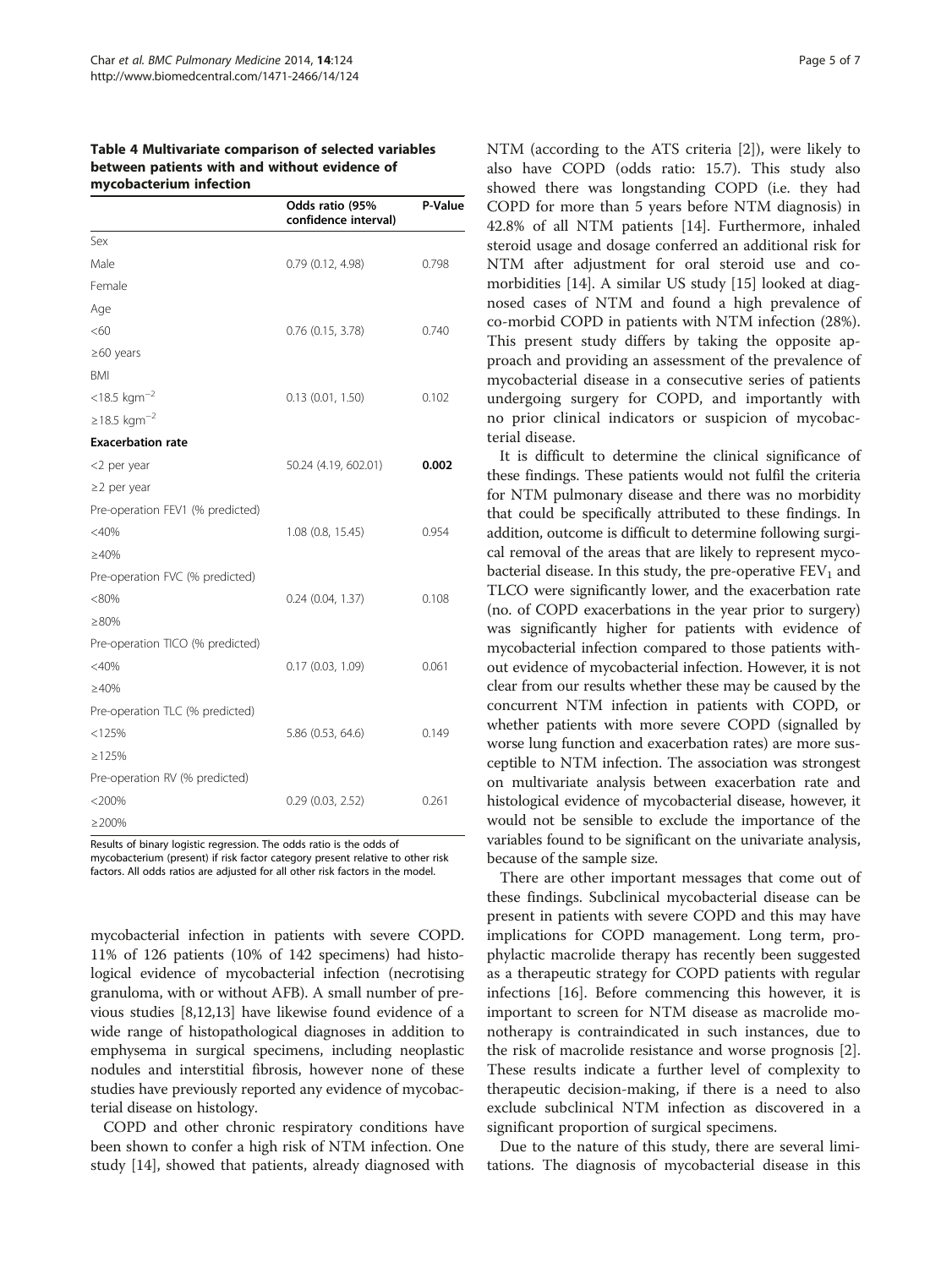<span id="page-5-0"></span>study is based on histological rather than microbiological findings. There was no clinical suspicion of mycobacterial disease in these patients undergoing LVRS. As such, samples were routinely sent for histology but not for culture. This apparent limitation actually serves to highlight the importance and relevance of this work. There have been no previous similar studies suggesting such a high potential rate of mycobacterial disease. It demonstrates that samples should be sent for culture but also that mycobacterial disease needs to be actively considered in this population. The lack of definitive culture is a common occurrence in mycobacterial disease as highlighted by the lack of a positive TB culture in over 40% of treated TB cases in the UK [\[17\]](#page-6-0). The diagnosis of mycobacterial disease was nevertheless reasonably confident, with necrotising granulomas in all 14 patients and positive AFB staining in 8/14 specimens. Also, histological examination of the tissue has an advantage over microbiological diagnosis of being able to assess the activity and chronicity of the infection, through an assessment of the relative abundance of inflammation, fibrosis and necrosis. Certain fungi can cause necrotising granulomas such as histoplasmosis, although we would have expected to see these with a Grocott stain. It is likely that this study will tend to underestimate the number of patients with mycobacterial infection. Firstly, a proportion of the non-necrotising granulomas that were also found in a further 16 patients may represent burnt-out or inactive mycobacterial disease. However, on reviewing those without necrosis, no evidence of organisms was seen and our data suggest that this histological feature may therefore be an important one in assessing the risk of active disease. In addition, the non-necrotising  $(n = 15)$  group had clinical features more in common with the 'non mycobacterial' group and on a separate analysis had significantly different exacerbation rates, FEV1 and TLCO to the necrotising  $(n = 14)$  group) (data not shown). Secondly, this study would not capture patients with evidence of mycobacterial disease outside of the anatomical area biopsied. Although accurate differentiation between NTM and Mycobacterium tuberculosis is not possible without culture, TB was not suspected in any of the cases clinically and Interferon Gamma Release Assays (IGRA), although not perfect, were only positive in 1/5 patients where this was performed (this patient went on to culture M. kansasii which is known to produce a positive IGRA). It is also important to note that these results relate to COPD patients who had disease that was suitable for LVRS and may not necessarily be able to be generalised across all severe COPD patients.

In addition to evidence of mycobacterial infection, a wide range of other histological diagnoses were made in addition to emphysema. This has been seen in other similar studies [8,[12](#page-6-0)] and is an indication of the pathology that co-exists with severe emphysema.

# Conclusion

A high proportion of patients with end-stage COPD requiring surgical treatment had histopathological evidence of clinically and radiologically unsuspected mycobacterial infection. Despite the study limitations of lack of culture data and the unknown clinical significance, this does provide an important clinical message. Mycobacteria are more common in COPD patients than suspected, particularly in patients with more severe disease or multiple exacerbations, and this should be considered and appropriate cultures obtained.

#### Abbreviations

FEV<sub>1</sub>: Forced expiratory volume in 1 sec; FVC: Forced vital capacity; TLCO: Transfer factor of the lung for carbon monoxide; TLC: Total lung capacity; RV: Residual volume; LVRS: Lung volume reduction surgery; CF: Cystic fibrosis; COPD: Chronic obstructive pulmonary disease.

#### Competing interest

The authors declare that they have no competing interests.

#### Author' contributions

AC analysed the data and drafted the manuscript. NH collected and analysed the data. DH reviewed the radiology. AN reviewed the histology. EC reviewed the histology. SC collected the data. PS performed the statistical analysis. RW analysed the data. SJ collected and analysed the data. ML conceived the study, analysed the data and drafted the manuscript. All authors read and approved the manuscript.

#### Acknowledgements

This project was supported by the National Institute of Health Research Respiratory Disease Biomedical Research Unit at the Royal Brompton and Harefield NHS Foundation Trust and Imperial College London.

#### Author details

<sup>1</sup>St. George's, University of London, London, UK. <sup>2</sup>Royal Brompton and Harefield NHS Foundation Trust, London, UK.<sup>3</sup>National Heart and Lung institute, Imperial College, London, UK.

#### Received: 9 July 2014 Accepted: 24 July 2014 Published: 2 August 2014

#### References

- 1. Sexton P, Harrison AC: Susceptibilty to nontuberculosis mycobacterial lung disease. Eur Respir J 2008, 31:1322–1333.
- 2. Griffith DE, Aksamit T, Brown-Elliot BA, Cantanzaro A, Daley C, Gordin F, Holland SM, Horsburgh R, Huitt G, Iademarco MF, Iseman M, Olivier K, Ruoss S, Fordham von Reyn C, Wallace RJ, Winthro K: An official ATS/IDSA statement: diagnosis, treatement and prevention of nontuberculosis mycobacterial diseases. Am J Respir Crit Med 2007, 175:162–166.
- 3. Subcommittee of the Joint Tuberculosis Committee of the British Thoracic Society: Management of opportunist mycobacterial infections: Joint Tuberculosis Committee guidelines 1999. Thorax 2000, 55:210–218.
- 4. Glassroth J: Pulmonary disease due to nontuberculosis mycobacteria. Chest 2008, 133(1):243–251.
- 5. Cowman S, Wilson R, Loebinger MR: Opportunistic mycobacterial diseases. Medicine 2012, 40(6):346–348.
- 6. Marusic A, Katalinic-Jankovic V, Popovic-Grle S, Jankovic M, Mazuranic I, Puljic I, Sertic Milic H: Mycobacterium xenopi pulmonary disease- epidemiology and clinical features in non-immunocompromised patients. J Infect 2009, 58:108–112.
- 7. Goldstein RS, Todd TRJ, Guyatt G, Keshavjee S, Dolmage TE, van Rooy S, Krip B, Maltais F, LeBlanc P, Pakhale S, Waddell TK: Influence of lung volume reduction surgery (LVRS) on health related quality of life in patients with chronic obstructive pulmonary disease. Thorax 2003, 58:405–410.
- 8. Keller CA, Naunheim KS, Osterloh J, Espiritu J, McDonald JW, Ramos RR: Histopathologic diagnosis made in lung tissue resected from patients